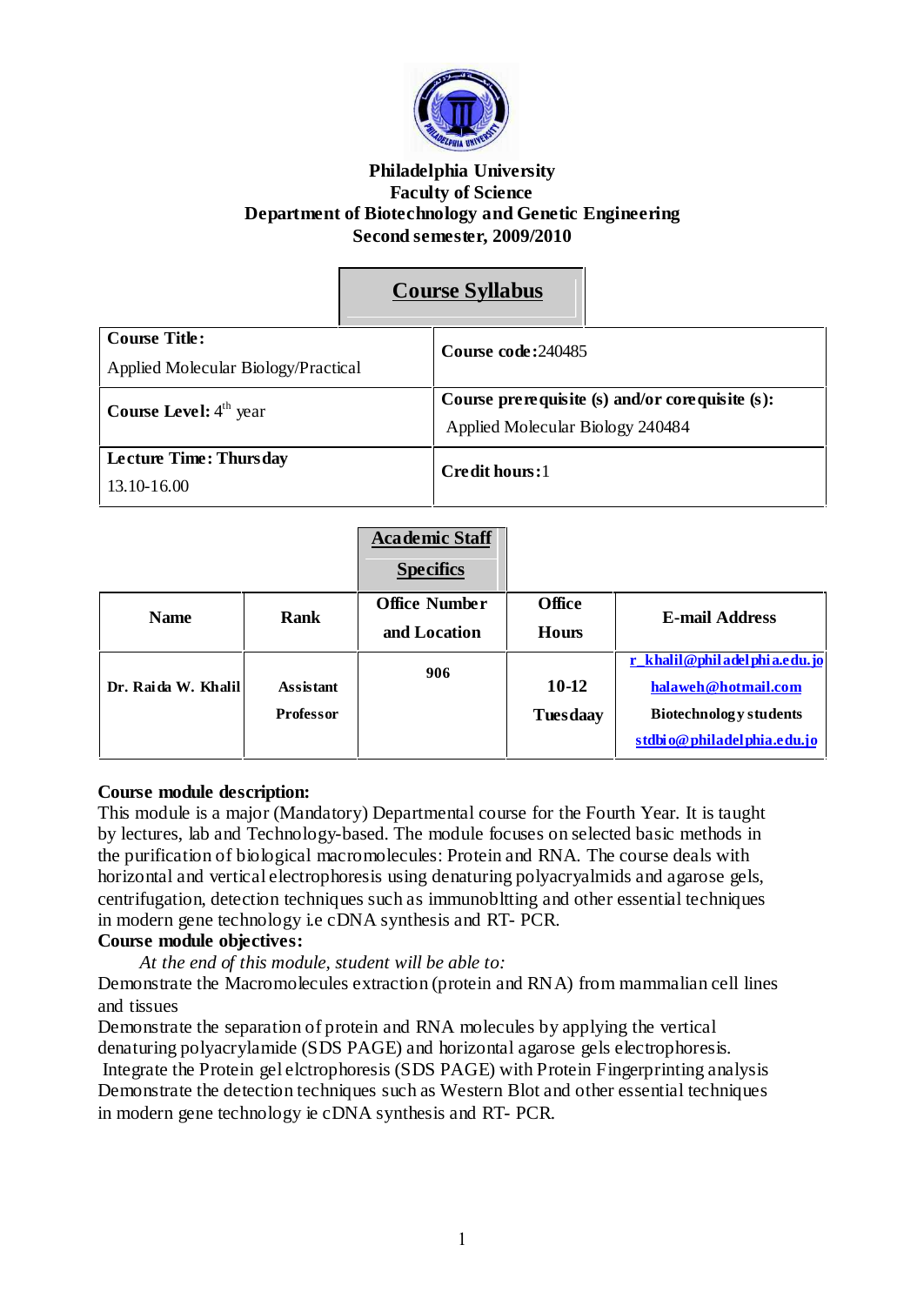# **Course/ module components**

-The students will be provided with lab sheets for each practicalsession prepared By **Dr. Raida khalil**

# **Teaching methods:**

The 48 hours in total will be mainly practical sessions.

# **Learning outcomes:**

- Cognitive skills (thinking and analysis). Gain Self-management and professional development such as skills necessary for selfmanaged and lifelong learning (working independently, time management, organization).
- Communication skills (personal and academic). Gain interpersonal and Teamwork skills by getting opportunities to work productively with others in the laboratory.
- Practical and subject specific skills (Transferable Skills). Improve Practicalskills such as ability to work with mammalian cell line and tissues and the ability to obtain record, collate and analyze information in the laboratory.

| <b>Allocation of Marks</b>                           |             |             |  |
|------------------------------------------------------|-------------|-------------|--|
| <b>Assessment Instruments</b>                        | <b>Mark</b> | <b>Date</b> |  |
| Mid term exam                                        | 30          | 10/12/2009  |  |
| Final examination: 50 marks                          | 50          |             |  |
| Reports, practical skills, Quizzes and Home<br>works | 20          |             |  |
| Total                                                | 100         |             |  |

# **Assessment instruments**

# **Course/module academic calendar**

|      | Basic and support material to be           |
|------|--------------------------------------------|
| week | practiced                                  |
| (1)  | Laboratory safety techniques               |
|      | I. Protein analysis                        |
|      | Preparation of the nuclear and cytoplasmic |
|      | extracts(Protein Extraction)               |
| (2)  | I. Protein analysis                        |
|      | Determination of protein concentration     |
|      | (Bradford Assay)                           |
| (3)  | I. Protein analysis                        |
|      | SDS-PAGE $(a)$                             |
| (4)  | I. Protein analysis                        |
|      | SDS-PAGE(b)                                |
|      | I. Protein analysis                        |